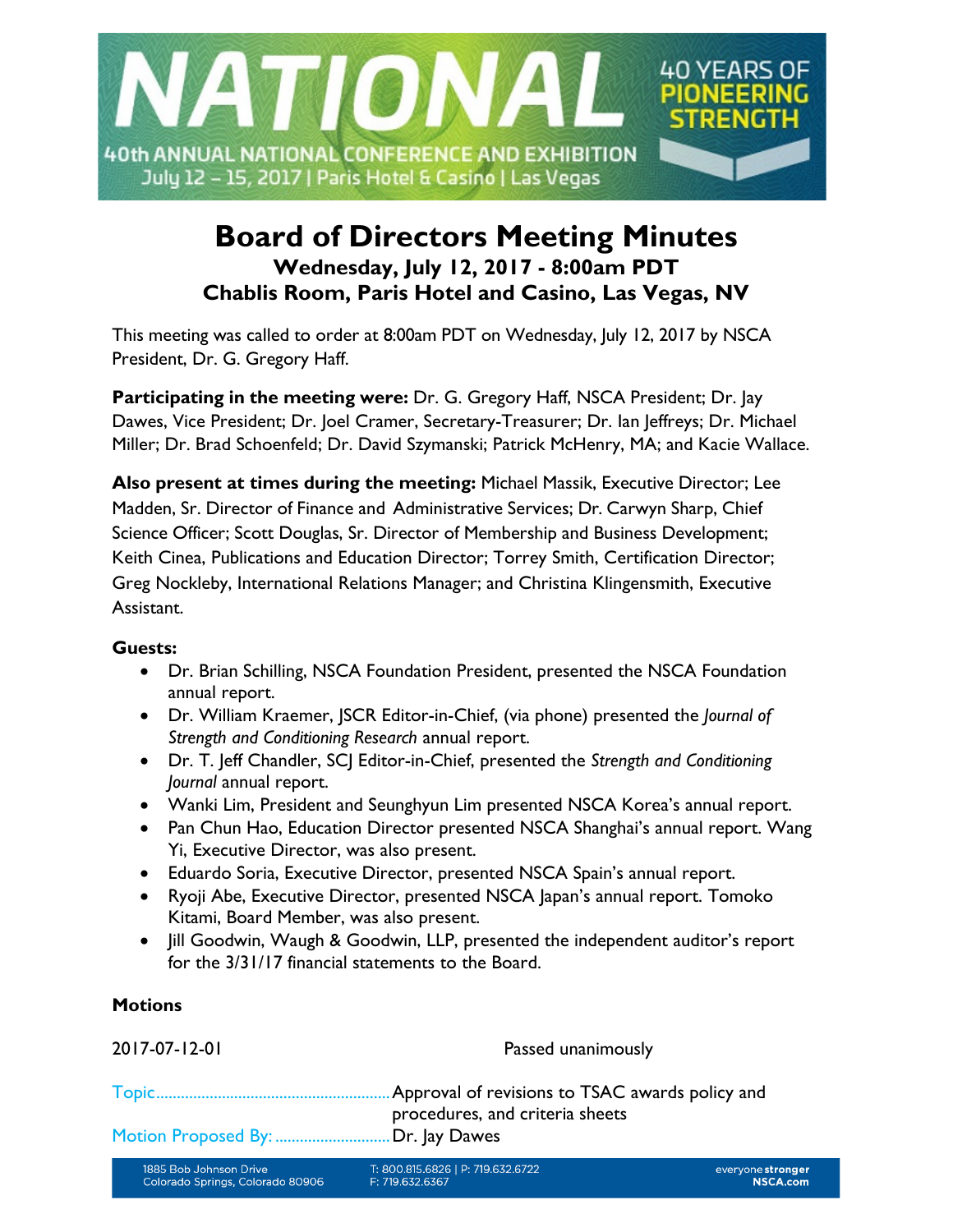

|                     | Approval of revisions to the coaching awards          |  |
|---------------------|-------------------------------------------------------|--|
|                     | procedure and criteria sheets                         |  |
| Motion Proposed By: | Patrick McHenry, MA                                   |  |
| Motion Seconded By: | Dr. Jay Dawes                                         |  |
| Proposed Motion:    | That the Board of Directors approve the revision to   |  |
|                     | the coaching awards (Assistant College Strength and   |  |
|                     | Conditioning Coach of the Year, College Strength and  |  |
|                     | Conditioning Coach of the Year, Professional Strength |  |
|                     | and Conditioning Coach of the Year, and High School   |  |
|                     | Strength and Conditioning Coach of the Year)          |  |
|                     | procedure and criteria sheets as presented.           |  |
| Adopted Resolution: | That the Board of Directors approve the revision to   |  |
|                     | the coaching awards (Assistant College Strength and   |  |
|                     | Conditioning Coach of the Year, College Strength and  |  |
|                     | Conditioning Coach of the Year, Professional Strength |  |
|                     | and Conditioning Coach of the Year, and High School   |  |
|                     | Strength and Conditioning Coach of the Year)          |  |
|                     | procedure and criteria sheets as presented.           |  |
| Staff Support:      | Christina Klingensmith, Executive Assistant           |  |

2017-07-12-03 Amended – Passed unanimously

|                             | Approval of revision to Strength and Conditioning          |
|-----------------------------|------------------------------------------------------------|
|                             | Journal Editorial Excellence Award description             |
| Motion Proposed By:         | Dr. Ian Jeffreys / Amended - Dr. Ian Jeffreys              |
| Motion Seconded By:         | Dr. David Szymanski / Patrick McHenry, MA                  |
| <b>Proposed Motion:</b>     | That the Board of Directors approve the description        |
|                             | change of the Strength and Conditioning Editorial          |
|                             | <b>Excellence Award.</b>                                   |
| <b>Adopted Resolution: </b> | That the Board of Directors approve the description        |
|                             | change of the Strength and Conditioning Editorial          |
|                             | <b>Excellence Award to: "The Strength and Conditioning</b> |
|                             | Journal (SCJ) Editorial Excellence Award is given to an    |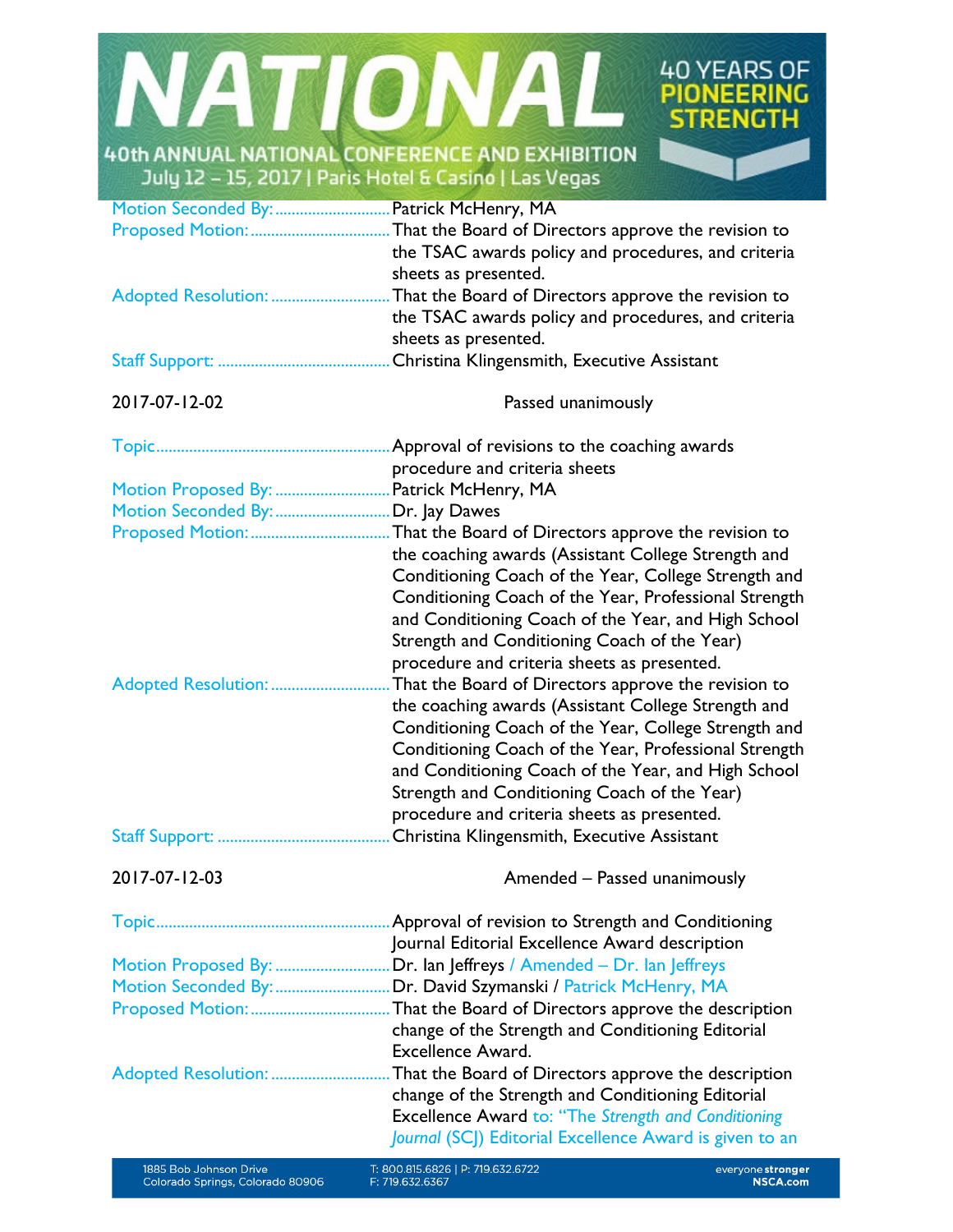

individual in recognition of their exemplary service to the review and editorial process of the SCJ."

Staff Support: ..........................................Christina Klingensmith, Executive Assistant

# 2017-07-12-04 Tabled

| Motion Proposed By:  Dr. Joel Cramer     |                                                                                 |  |
|------------------------------------------|---------------------------------------------------------------------------------|--|
|                                          | Motion Seconded By:  Patrick McHenry, MA                                        |  |
|                                          | Committee.                                                                      |  |
| Adopted Resolution:                      |                                                                                 |  |
|                                          |                                                                                 |  |
| 2017-07-12-05                            | Passed unanimously                                                              |  |
|                                          |                                                                                 |  |
|                                          | Procedures Manual revision                                                      |  |
| Motion Proposed By:  Dr. G. Gregory Haff |                                                                                 |  |
| Motion Seconded By:  Dr. Michael Miller  |                                                                                 |  |
|                                          |                                                                                 |  |
|                                          | Board Policy and Procedures Manual as revised and                               |  |
|                                          | presented.                                                                      |  |
|                                          | Adopted Resolution: That the Board of Directors approves the NSCA               |  |
|                                          | Board Policy and Procedures Manual as revised and<br>presented.                 |  |
|                                          |                                                                                 |  |
|                                          | <b>Administrative Services</b>                                                  |  |
| 2017-07-12-06                            | Passed unanimously                                                              |  |
|                                          | FY 3/31/18                                                                      |  |
| Motion Proposed By:  Dr. Joel Cramer     |                                                                                 |  |
| Motion Seconded By:  Dr. Brad Schoenfeld |                                                                                 |  |
|                                          |                                                                                 |  |
|                                          | Jill Goodwin and to appoint Waugh & Goodwin, LLP as<br>auditors for FY 3/31/18. |  |
|                                          |                                                                                 |  |
|                                          | Jill Goodwin and to appoint Waugh & Goodwin, LLP as                             |  |
|                                          | auditors for FY 3/31/18.                                                        |  |
|                                          |                                                                                 |  |
|                                          | <b>Administrative Services</b>                                                  |  |